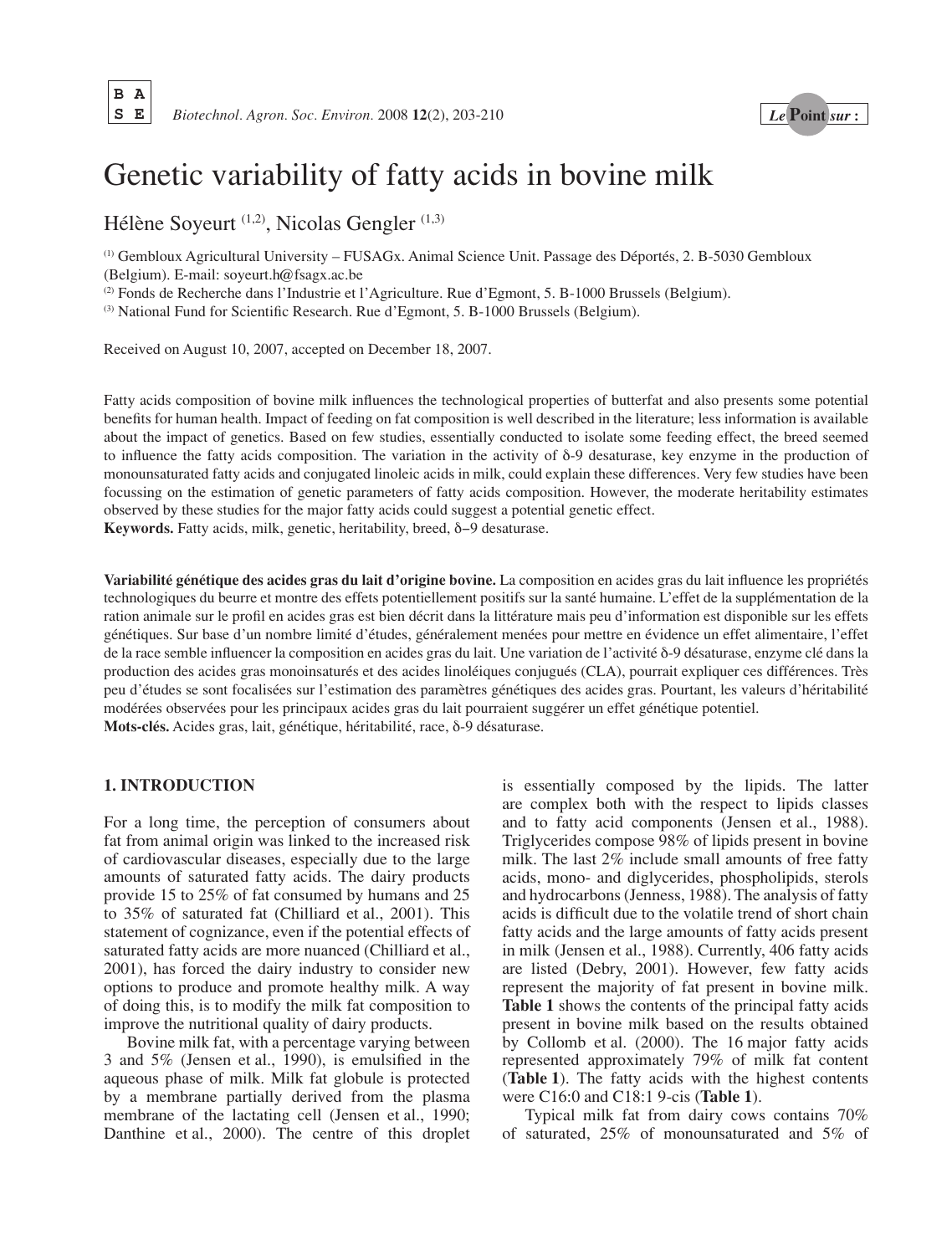**Table 1.** Average contents of the main fatty acids present in bovine milk estimated from 35 milk samples — *Concentrations moyennes des principaux acides gras du lait d'origine bovine estimées à partir de 35 échantillons de laits* (Collomb et al., 2000).

| <b>Fatty acids</b>                       | <b>Mean</b> (g of fatty acids) |  |  |  |  |  |
|------------------------------------------|--------------------------------|--|--|--|--|--|
|                                          | $100$ g of fat)                |  |  |  |  |  |
| C4:0                                     | 3.23                           |  |  |  |  |  |
| C6:0                                     | 2.02                           |  |  |  |  |  |
| C8:0                                     | 1.19                           |  |  |  |  |  |
| C10:0                                    | 2.66                           |  |  |  |  |  |
| C10:1                                    | 0.29                           |  |  |  |  |  |
| C12:0                                    | 2.84                           |  |  |  |  |  |
| C14:0                                    | 9.51                           |  |  |  |  |  |
| $C14:1$ cis                              | 0.83                           |  |  |  |  |  |
| C15:0                                    | 1.00                           |  |  |  |  |  |
| C16:0                                    | 23.90                          |  |  |  |  |  |
| $C16:19-cis$                             | 1.25                           |  |  |  |  |  |
| C18:0                                    | 8.98                           |  |  |  |  |  |
| $C18:19-cis$                             | 17.36                          |  |  |  |  |  |
| C18:2 9-cis, 12-cis                      | 1.21                           |  |  |  |  |  |
| C18:2 9-cis, 11-trans                    | 1.44                           |  |  |  |  |  |
| C <sub>18</sub> :3 9-cis, 12-cis, 15-cis | 0.86                           |  |  |  |  |  |

polyunsaturated fatty acids (Grummer, 1991). Based on the previous results on the impacts of fatty acids on human health (e.g. Noakes et al., 1996; Hu et al., 1999; Parodi, 1999; Simopoulos, 2003), a composition of milk fat with potential positive effects on human health should be composed for 60% of monounsaturated (Pascal, 1996), 30% of saturated and 10% of polyunsaturated fatty acids (Hayes et al., 1992). Even if obtaining this particular fat composition is an utopia, fatty acid profile could be improved using different sources of variation. The interest to study the variation of fat composition in bovine milk is not recent. For instance, Smith et al. in 1916 discussed the effect of cottonseed oil on fat composition. Then, many studies focussed on feed supplementation with particular feeds to modify the fatty acid profile (e.g. Chilliard et al., 2000 and 2001), especially to increase the fraction of unsaturated fatty acids in milk fat. Even if many results confirm the feeding impact, less information relate to genetic effect including breed differences and individual variability of the fatty acids. The aim of this paper is to review the impacts of genetic factors on the composition of bovine milk fat.

#### **2. BREED DIFFERENCES**

#### **2.1. Fatty acids**

Variation of milk fat content among dairy breeds has been known for a long time and is well described in the literature even if actual averages differ according to country and period. **Table 2** gives an example of breed averages in the 1970s in the USA, representing lactation average fat content in milk produced by five dairy breeds (Gaunt, 1980). These data included over 23,000 lactation records for cows milked twice a day for 305 days in 22 states in the United States. Highest and lowest milk fat contents were observed for milk from Jersey and Holstein cows, respectively (**Table 2**). As the fatty acids compose the milk fat, logically variability of fatty acid profiles due to breed differences should also exist.

Generally the breed influences on fatty acid profile were studied based on phenotypic differences observed for limited numbers of cows from various breeds fed with the same diet. Consequently although the obtained results did not represent exactly the breed differences, this type of research gives some indications. The first studies linked differences in milk fat composition to manufacturing properties. One of the oldest studies linked the technological properties of milk fat to the hardness of butterfat. Coulter et al. (1934) studied the variation of fatty acid contents among dairy breeds based on the estimation of iodine value. These authors observed that the butterfat produced by Channel Island cows was firmer than that produced by Holstein or Ayrshire cows.

**Table 3** summarizes the results of breed differences obtained by several authors based on chromatographic data. All results are expressed in % of produced fatty acid content compared to that produced by Holstein breed. Majority of the studies focussed on the differences in fat composition between Jersey and other dairy breeds, especially to study the effect of a highest fat content on fatty acid profile. In 1964, Stull et al. reported that the composition of milk fat produced by Holstein breed was significantly different compared to that produced by Jersey and Guernsey for five individual fatty acids (C10:0, C12:0, C16:0, C16:1 cis and C18:1 cis) (**Table 3**). Higher contents of fatty acid with short and medium chain and a lower content of C18:1 9-cis were observed by Hermansen

**Table 2.** Lactation average fat content of milks of five breeds — *Pourcentage moyen en matière grasse estimé sur une lactation à partir d'échantillons de lait collectés chez 5 races* (Gaunt, 1980).

| <b>Breed</b>       | <b>Number of records</b> | <b>Fat</b> $(g/100 g)$ |           |
|--------------------|--------------------------|------------------------|-----------|
|                    |                          | <b>Mean</b>            | <b>SD</b> |
| Ayrshire           | 3,362                    | 3.99                   | 0.33      |
| <b>Brown-Swiss</b> | 2,621                    | 4.16                   | 0.35      |
| Guernsey           | 6,956                    | 4.87                   | 0.45      |
| Holstein           | 9,102                    | 3.70                   | 0.39      |
| Jersey             | 6,354                    | 5.13                   | 0.54      |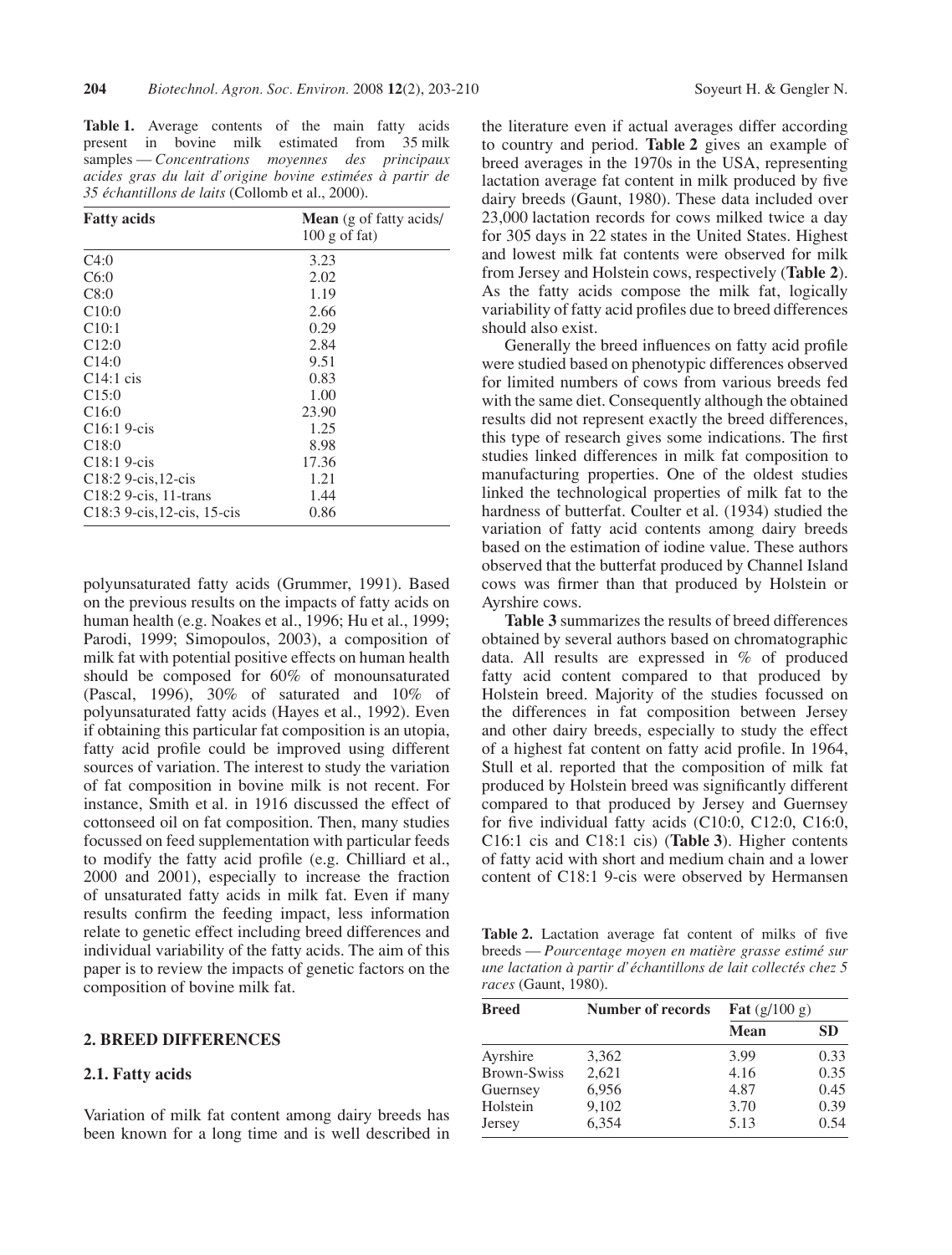|                    |                    |                       | Differences of fatty acid contents compared to Holstein (in $\%$ ) |                       |                     |                      |                                         |  |
|--------------------|--------------------|-----------------------|--------------------------------------------------------------------|-----------------------|---------------------|----------------------|-----------------------------------------|--|
| <b>Guernsey</b>    | <b>Jersey</b>      |                       |                                                                    |                       |                     | <b>Montbeliarde</b>  | <b>Normande</b><br>Lawless <sup>4</sup> |  |
| Stull <sup>1</sup> | Stull <sup>1</sup> | Beaulieu <sup>2</sup> | DePeters <sup>3</sup>                                              | DePeters <sup>3</sup> | Kelsev <sup>5</sup> | Lawless <sup>4</sup> |                                         |  |
| 25                 | 10                 | 8                     | 23                                                                 | 29                    | 106                 | 29                   | 27                                      |  |
|                    |                    | $-2.43$               | $-4.90$                                                            | $-1.47$               | $+12.36$            | $-5.50$              | $-2.75$                                 |  |
| $+20.73$           | $+8.54$            | $+16.67$ (*)          | $+3.32$ (*)                                                        | $+2.21$               | $+7.32$             | $-2.54$              | $+0.85$                                 |  |
| $+13.16$           | $+15.79$           | $+38.46$ (**)         | $+7.55$ (**)                                                       | $+5.03$ (**)          | $+13.13$            | $+1.02$              | $+5.10$                                 |  |
| $+14.29$ (**)      | $+34.10$ (**)      | $+43.33$ (***)        | $+13.59$ (**)                                                      | $+4.08$ (**)          | $+14.22$            | $+6.98$              | $+9.30$                                 |  |
| $+12.5$            | $+70.83$           |                       |                                                                    |                       |                     | $-16.67$             | 0.00                                    |  |
| $+7.59$ (**)       | $+36.90$ (**)      | $+42.86$ (***)        | $+16.90$ (**)                                                      | $+6.34$ (**)          | $+14.41$            | $+6.46$              | $+10.77$                                |  |
| $+5.64$            | $+9.26$            | $+8.62$ (*)           | $+2.36$                                                            | $+2.14$               | $+4.66$             | $+2.61$              | $+1.87$                                 |  |
| $-11.31$           | $-4.76$            |                       |                                                                    |                       | $-1.64$             | $-28.09$             | $-10.11$                                |  |
| $-6.80$            | $-2.04$            |                       |                                                                    |                       | $-6.76$             |                      |                                         |  |
| $+7.20$ (**)       | $+5.63$ (**)       | $-6.79$ $(*)$         | $-1.24$                                                            | $-1.70$               | $+0.96$             | $-11.49$             | $-8.15$                                 |  |
| $-7.14$ (**)       | $-16.67$ (**)      |                       | $-9.55$                                                            | $-1.51$               | $-13.08$            |                      |                                         |  |
| $+4.64$            | $+1.12$            | $+12.50$              | $+6.61$ (**)                                                       | $-6.83$ (**)          | $-3.42$             | $+10.89$             | $+14.93$                                |  |
| $-11.15$ (**)      | $-12.92$ (**)      | $-12.72$ (**)         | $-9.51$                                                            | $+3.91$               | $-1.96$             | $+5.37$ (a)          | $+1.37(a)$                              |  |
| $-4.92$            | $-4.64$            | 0.00                  | $+1.58$                                                            | $-4.74$               | $-5.80$             | $+5.94$              | $+3.96$                                 |  |
|                    |                    |                       |                                                                    |                       | $-6.82$             | $+13.07$             | $-5.11$                                 |  |
| $-19.79$           | $-32.29$           | $-16.67$              | $+15.50$ (*)                                                       | $-6.98$               | $-2.56$             | $+1.22$              | $-6.10$                                 |  |
|                    |                    |                       |                                                                    |                       |                     | <b>Brown-Swiss</b>   |                                         |  |

<sup>1</sup> Stull et al., 1964; <sup>2</sup> Beaulieu and Palmquist, 1995; <sup>3</sup> DePeters et al., 1995; <sup>4</sup> Lawless et al., 1999 (compared to Dutch Holstein; P values not indicated); <sup>5</sup> Kelsey et al., 2003 (P values not indicated); (a) = total of C18:1;  $* = P < 0.05$ ;  $* = P < 0.01$ ;  $** = P < 0.001$ .

et al. (1990) in Jersey milk fat than in fat produced by heavier breeds. Palmquist et al. (1992) studied the differences of milk fat composition between Jersey and Holstein. These authors reported that the contents of C6:0 until C14:0 were 8 to 42% higher in Jersey compared to Holstein. Jersey fat contained a higher content of C18:0 (Palmquist et al., 1992). Few years later, these same authors confirmed that Jersey milk fat contained a higher proportion of short and medium chain fatty acids and lower proportions of C18:1 9 cis than milk fat from Holstein cows (Beaulieu et al., 1995) (**Table 3**). They found also that the content of C16:0 was lower in Jersey than in Holstein. This observation was not in agreement with Stull et al. (1964) but was also observed by DePeters et al. (1995) (**Table 3**). Beaulieu et al. (1995) indicated that the amount of fat yield stayed unchanged in function of the quantity of supplement food. Consequently, the observed changes in the fatty acid profile in milk fat reflected a modification in the amount of fatty acids synthesized by the mammary gland. These authors postulated that the *de novo* synthesis of fatty acids in Jersey cows was more inhibited than in Holstein breed at the first amount of added fat. The differences on fatty acids composition between Holstein, Jersey and Brown-Swiss cows were studied by DePeters et al. in 1995. They reported that the content of short chain fatty acids did not change a lot between Jersey and Holstein milk fat (**Table 3**). Stull et al. (1964) and Beaulieu et al. (1995) reported that the proportion of medium chain fatty acids was higher and the content of C18:1 9-cis was lower in Jersey than in Holstein milk fat. Higher proportions of C6:0 until C12:0 were produced by Jersey cows (**Table 3**). The total unsaturated fatty acids content was lower for Jersey than other studied cows. As for the previously reported results, White et al. (2001) showed that Jersey produced significantly higher concentrations of C6:0, C8:0, C12:0 and C14:0 than Holstein. This last breed produced significantly higher contents of C16:1 and C18:1. Based on these results, Jersey cows seemed to produce more fatty acids with short and medium chain compared to Holstein. Consequently, the production of a highest content of fat in bovine milk seems to be linked to a lowest content of unsaturated fatty acids. So, this fat composition involves a production of a harder butter and milk with less interest for human health. Indeed, different studies based on the impact of fatty acids on human health (e.g. Bonanome et al., 1988; Grummer, 1991; Hu et al., 1999) showed that the fatty acids with medium carbon chain, especially C14:0, increased more the risk of cardiovascular diseases compared to other fatty acids and especially unsaturated fatty acids.

Only one study was found to describe the differences between Brown-Swiss and Holstein. DePeters et al. (1995) showed that Brown-Swiss milk fat contained the lowest content of C18:3.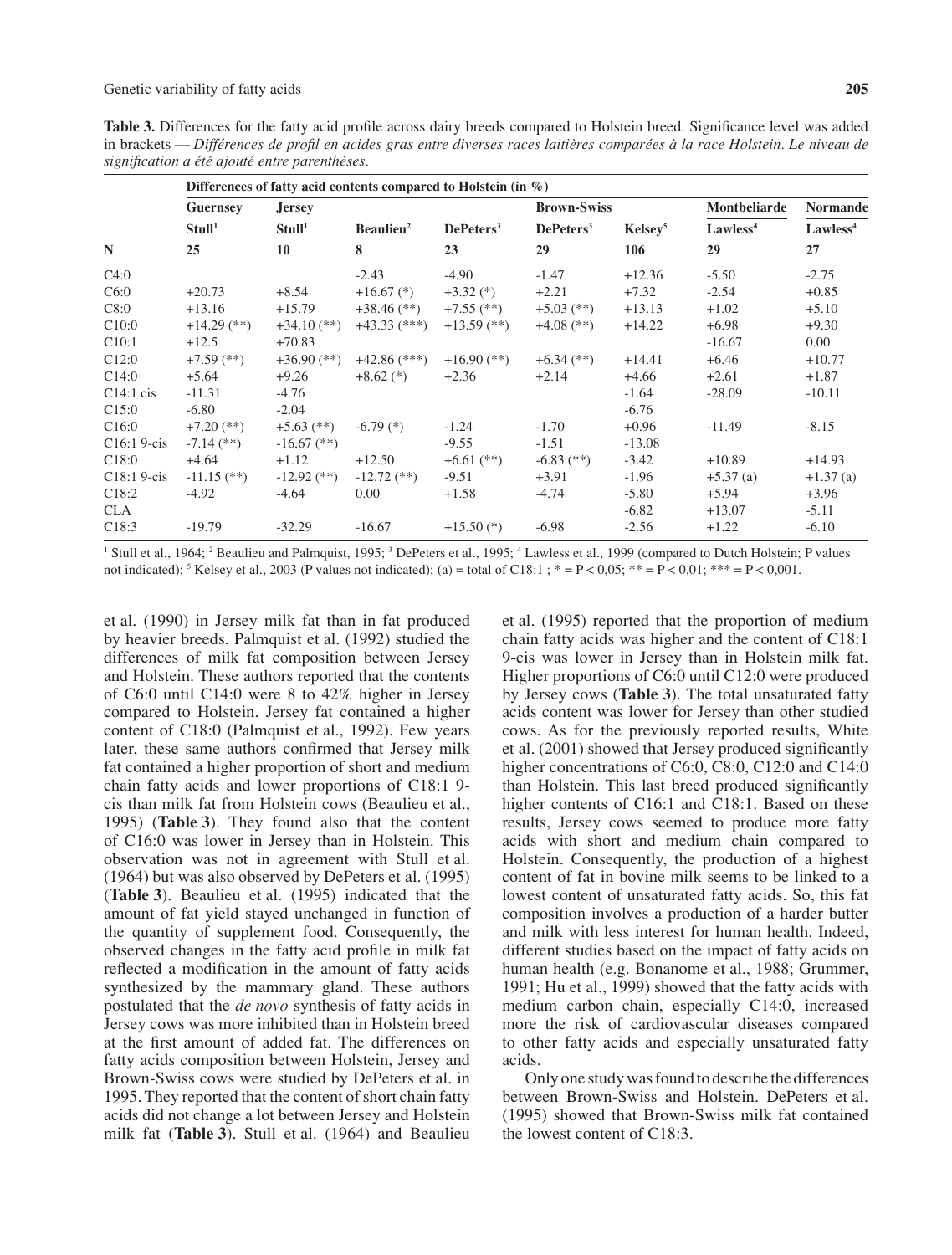The study of Lawless et al. (1999) focussed on the differences on fatty acid profile between Holstein, Montbeliarde and Normande. These authors showed that Dutch Holstein had higher C16:0 concentrations than the other studied breeds. Normande and Montbeliarde produced the milk fat with the highest C18:0 (**Table 3**).

Thanks to its potential positive effects on human health, a specific type of fatty acids, the conjugated linoleic acids (CLA), shows a large interest. CLA is a term representing a mixture of positional and geometric isomers of octadecadienoic acid with a conjugated double bond system (Kelsey et al., 2003). Rumenic acid, C18:2 9-cis, 11-trans is the major CLA isomer found in dairy products accounting for 75 to 90% of the total CLA in milk fat (Bauman et al., 1999). This isomer is known for its anti-carcinogenic properties showed on animal model (Parodi, 1999). Another isomer, C18:2 10-trans, 12-cis seems to be also interesting for its action on the lipid status (Chilliard, 2001; Pariza et al., 2001). Moreover, other effects of CLA were shown: anti-obesity (Park et al., 1997), suppression of carcinogenesis (Ip et al., 1994; Belury, 1995), immune modulation by increasing of IgA, IgG et IgM and by decreasing IgE (Cook et al., 1993; Debry, 2001), antiatherogen (Nicolosi et al., 1997; Debry, 2001) and effect on diabetes (Houseknecht et al., 1998). Due to these positive effects on human health, some studies are focussed on feed supplementation to increase CLA content in milk and more less studied the breed differences. However, Lawless et al. (1999) observed a variation of conjugated linoleic acid (CLA) between dairy breeds. These authors reported that breed had some influence on CLA content of milk and that a cow yielding high levels of milk fat CLA sustained this production over time. Montbeliarde milk fat contained the highest level of CLA and Normande the lowest content compared to Dutch Holstein (Lawless et al., 1999) (**Table 3**). Lawless et al. (1999) were not the only authors to study the variation of CLA among dairy breeds. White et al. (2001) showed that Holstein breed produced significantly higher concentrations of CLA than Jersey. Kelsey et al. (2003) studied the variation of fatty acids, especially of CLA, among Holstein and Brown-Swiss cows. Holstein milk fat contained a higher content of CLA in milk. However, these authors mentioned that the difference among studied dairy breeds were not significant. Breed accounted for less than 0.1% of the total variation in the CLA concentration in milk fat.

Independently of the variation of fatty acids across dairy breeds, Lawless et al. (1999) showed also some significant differences, especially for C16:0, on the fatty acid profiles among Holstein cows from two separate origins, Irish and Dutch Holstein. These individual variations suggest that additional factors must affect the fat composition in bovine milk e.g. the rumen environment (pH, time of rumination, etc.), physiological differences (size of intestine, the activity of mammary gland, etc.).

## **2.2.** δ**-9 desaturase**

The variation of milk fat composition observed among dairy breeds could be partially explained by the metabolic process of fatty acids synthesis. Aforementioned, Beaulieu et al. (1995) have used a metabolic interpretation based on the *de novo* synthesis to explain the differences in the response of Jersey and Holstein cows to the addition of fat in the animal ration.

By the introduction of a cis-double bond between carbons 9 and 10 in the carbon chain of fatty acids (Bauman et al., 1999), δ-9 desaturase is an important enzyme in the production of unsaturated fatty acids. The iron that composes the  $\delta$ -9 desaturase enzyme, also named stearoyl-CoA desaturase (SCD), with the action of NADPH, cytochrome b5 reductase, cytochrome b5 and oxygen, catalyzes this desaturation (Ntambi, 1995; Yahyaoui et al., 2002). As its activity permits the conversion of C18:1 11-trans into C18:2 9-cis, 12-cis, this enzyme is responsible to the endogenous production of the major isomer of CLA in bovine milk, the rumenic acid (Kinsella, 1972; Bauman et al., 1999). The conversions of C18:0 into C18:1 9-cis, C16:0 into C16:1 9-cis, C14:0 into C14:1 9-cis and C10:0 into C10:1 9-cis in mammary cells are also regulated by this enzyme. Consequently, the variation of δ-9 desaturase activity could partially explain the fluctuation of the contents of monounsaturated fatty acids and CLA in bovine milk fat. Lock et al. (2003) estimated the ratio product/substrate (e.g. C14:1 9-cis/C14:0) to study the seasonal variation of the  $δ$ -9 desaturase. These authors suggested that a molecule contained in the grass could induce a higher δ-9 desaturase activity, and thus, explain the seasonal variation. Based on the ratio substrate/product (e.g. C14:0/C14:1 9-cis), Chouinard et al.  $(1999)$  showed that the  $\delta$ -9 desaturase activity was influenced by dietary supplementation. In addition to these extrinsic factors, Peterson et al. (2002) suggested that the variation of CLA content in milk fat among individuals was related to the rumen biohydrogenation and δ-9 desaturase activity. If the variation of the  $\delta$ -9 desaturase activity permitted to explain partially some phenotypic differences observed in the CLA content, the activity of this enzyme should vary genetically. In this sense, Kelsey et al. (2003) showed a δ-9 desaturase activity difference between Holstein and Brown-Swiss breeds from the estimation of the ratio substrate/(substrate + product) (e.g.  $C14:0/(C14:1)$  9-cis +  $C14:0$ ). Holstein cows showed the highest δ-9 desaturase activity. The lowest contents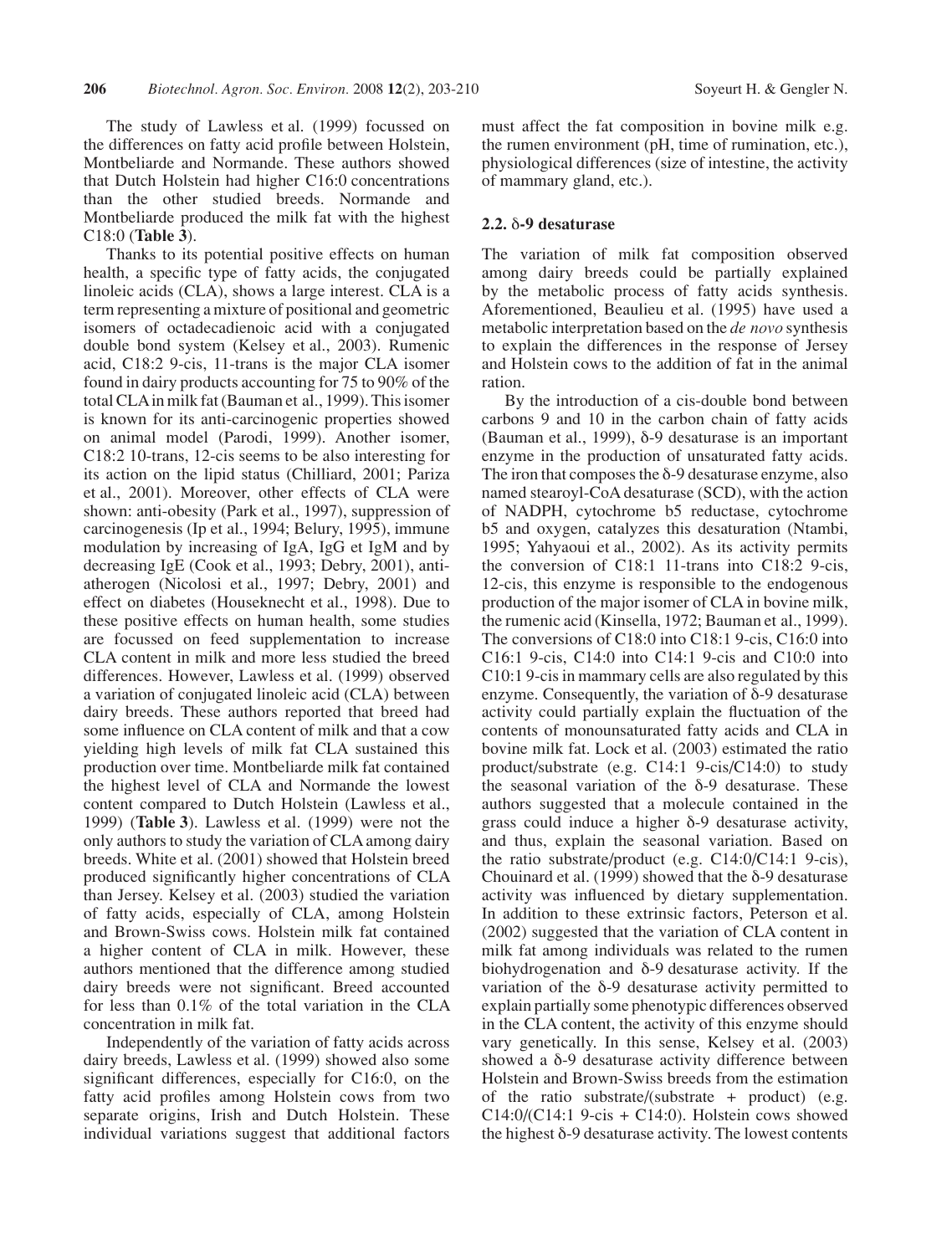Genetic variability of fatty acids **207**

of monounsaturated fatty acids and CLA observed by Kelsey et al. (2003) for Holstein breed could be explained by this enzymatic activity (**Table 3**). As the ratio C18:1/C18:0 could reflect the δ-9 desaturase activity, the lowest value of this ratio observed for Jersey could also explain the lowest contents of monounsaturated fatty acids and CLA observed by DePeters et al. (1995) for this breed.

### **3. HERITABILITY**

#### **3.1. Fatty acids**

Gibson (1995) mentioned that effective genetic improvement requires genetic variation, a mechanism of selection, and an economic incentive for the improvement. Economic incentives will not be discussed as evolution of milk price is yet uncertain; however several authors reported estimation of genetic parameters for the fatty acid profile in milk. Unfortunately even if already several feeding studies concluded towards a possible genetic effect, only a restricted number focussed on the estimation of genetic parameters of fatty acid contents. Most feeding studies, as for Beaulieu et al. (1995), observed differentiated reactions of cows from different breeds to dietary changes, a clear indication that the genetic factor might be important.

One of the first studies about the genetic variability of fatty acid profile was conducted by Edwards et al. in 1973. Very high heritability estimates ranging between 0.64 and 0.98 were obtained by these authors. In their research, the environmental variance was estimated as the sum of variances within monozygotic twins and half of the genetic variance added to the environmental variance was the sum of variances within dizygotic twins. This estimation method is today considered unreliable and these values were probably highly overestimated. Few years later, Renner et al. (1974a) reported heritability values equal to 0.26, 0.06 and 0.04 for the contents of fatty acid with short and medium chain and for the C18 family in milk fat, respectively. Estimates of 0.26, 0.25 and 0.02 for the contents of fatty acids with short and medium carbon chain and for the C18 family in milk (% in milk), respectively, were also shown by these authors. From these estimates, fatty acid contents in milk seemed to be more heritable than the contents of fatty acid in milk fat (% in milk fat). Values of heritability estimated by Karijord et al. (1982) were different from those observed by Renner et al. (1974a). They were on average 0.13, 0.14 and 0.10 for fatty acid contents with short and medium carbon chain and for the C18 family in milk fat, respectively.

#### **3.2.** δ**-9 desaturase**

Even if no articles about the estimation of genetic parameters for the δ-9 desaturase were found, some authors who focussed on the variation of this enzymatic activity concluded towards the existence of some genetic influences. For instance, Kelsey et al. (2003) showed that the average content of CLA in the studied animal population was  $4.3 \text{ mg} \cdot \text{g}^{-1}$  of fatty acids but the range among individuals was approximately threefold  $(2.3 \text{ to } 7.2 \text{ mg}\cdot\text{g}^{-1})$  of fatty acid). Even if the stage of lactation, the milk production level, and the diet were identical among cows, a substantial variation among individuals was still observed as reported by Kelly et al. (1998). However one abstract written by Royal et al. (2005) reported the variances components and heritability of δ-9 desaturase ratios estimated on 1,520 Holstein-Friesian. These authors found heritability values equal to 0.30, 0.19 and 0.29 for C14:1/ (C14:0+C14:1), C18:1 9-cis/(C18:1 9-cis+C18:0) and C18:2 9-cis,11-trans/(C18:2 9-cis,11-trans+C18:1 11-trans), respectively. Only C16:1/(C16:0+C16:1) showed a heritability equal to 0.01. These results confirmed an individual genetic variability of the δ-9 desaturase activity.

### **4. GENETIC CORRELATIONS**

Another important type of genetic parameter besides heritability, are genetic correlations. In particular, the genetic correlations among fatty acids are important to investigate the potential effects of animal selection on the fatty acid profile in bovine milk. These effects depend on the relative interdependence of fatty acids. Only two studies were found.

The genetic correlations between traditional production traits (milk yield, fat and protein contents) and fatty acids with short and medium carbon chain and for the C18 family were estimated by Renner et al. (1974b). These authors observed that the relationships between milk yield and the studied group of fatty acids were relatively low. Only the content of fatty acids with short chain in milk seemed to be positively correlated with milk yield (0.24). Karijord et al. (1982) estimated the genetic correlations between the individual fatty acids and the traditional production traits. Their results were more diverse. Genetic correlations close to 0 were observed between C16:1, C17:0, C18:1 and milk yield. Positive genetic correlations ranged between 0.11 and 0.24 were obtained between the individual saturated fatty acids and milk yield, except for C15:0 and C16:0 (-0.58 and -0.14, respectively). Negative genetic correlations ranging between -0.11 and -0.35 were found between unsaturated fatty acids and milk yield, except for C18:2 (0.35).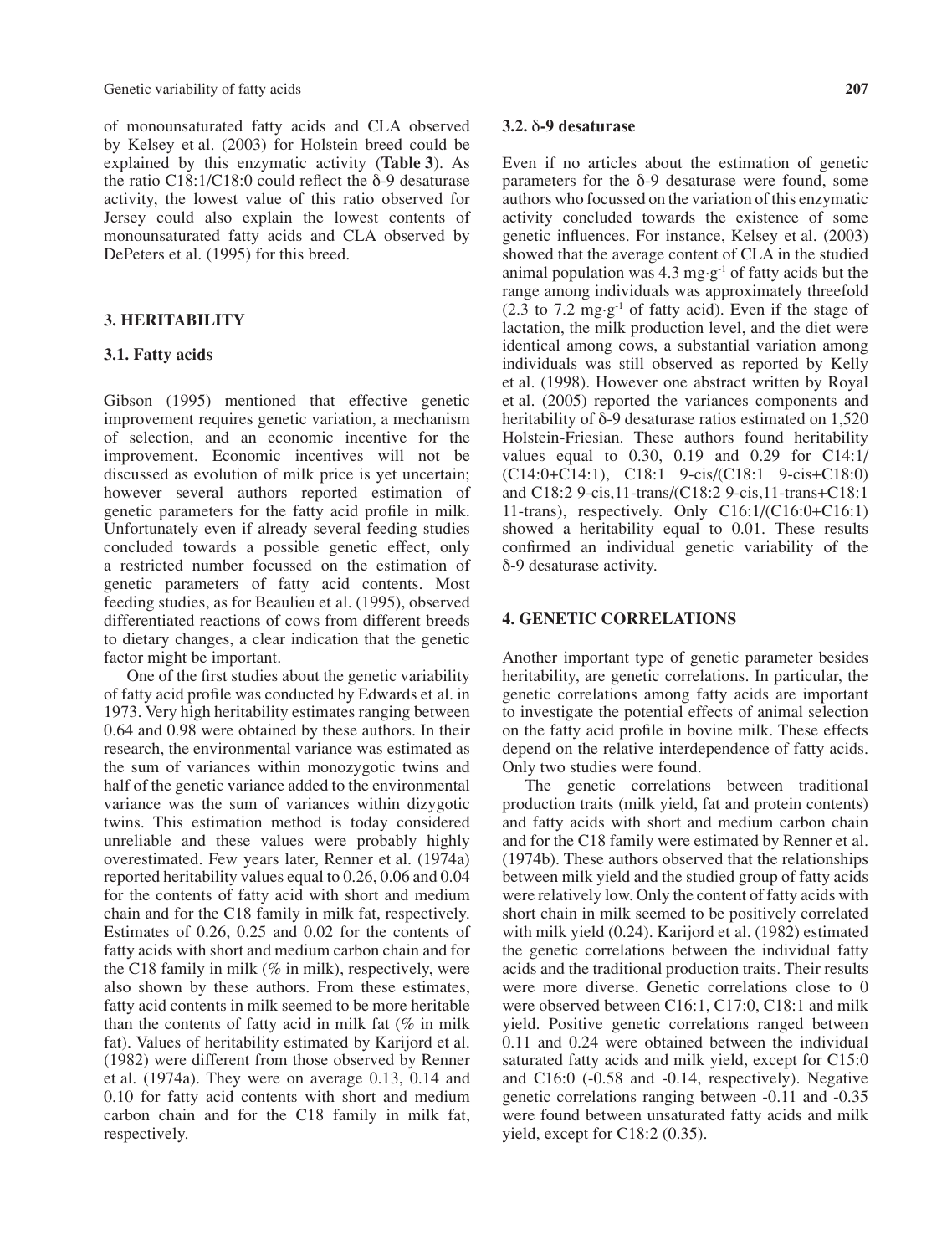Renner et al. (1974b) indicated that the content of saturated fatty acids with medium chain became higher when the percentage of fat increased. As the percentage of fat in Jersey milk is high (**Table 2**), this observation could probably explain the higher contents of C12:0, C14:0 and C16:0 in Jersey fat compared to Holstein breed as observed by various authors (e.g. Beaulieu et al., 1995; DePeters et al., 1995). The genetic correlation between the content of fatty acids of the C18 family in fat and the fat percentage estimated by Renner could negative explain partially the lowest content of unsaturated fatty acids observed for Jersey breed. The same results were obtained by Karijord et al. (1982).

**Table 4** describes the genetic correlations estimated by Karijord et al. (1982) between the contents of fatty acids in milk fat. The values of genetic correlation estimated among the contents for major fatty acids were extremely variable and ranged from -0.68 to 0.97. Generally, positive genetic correlations were observed between the fatty acids belonging to the same class of fatty acids (saturated, monounsaturated or polyunsaturated fatty acids). On the other hand, the contents of monounsaturated or polyunsaturated fatty acids were negatively correlated with saturated fatty acids. High positive correlations between fatty acids with short and medium chain except C16:0 are shown in **Table 4**. The same observation can be made among the polyunsaturated fatty acids and among the monounsaturated fatty acids. C16:0 and C18:0 seemed to have a different behaviour. C16:0 was negatively correlated with all studied fatty acids except C14:1 and C16:1. C18:0 was negatively correlated with C12:0, C14:0 and unsaturated C18 family. The genetic correlations between the individual monounsaturated fatty acids and C18:2 were positive except for C16:1. This observation could be explained by the effect of the δ-9 desaturase. However, the results have to be

interpreted cautiously because some doubts may exist. As a matter of fact the values of heritability estimated for milk and fat content by Karijord et al. (1982) tended to be very low (0.09 for these 2 traits), indicating potential data quantity and quality problems.

# **5. CONCLUSION**

Our literature review focussed on the genetic variability of fatty acids in bovine milk and showed a shortage of information concerning the genetic parameters of these traits. Available results showed the existence of breed effects. Especially the differences of fatty acids composition between Holstein and Jersey breeds. Jersey produced less unsaturated fatty acids in milk fat probably due in part to a lower δ-9 desaturase activity observed in this breed. Few studies reported genetic parameters showing the existence of a genetic variability of fatty acid profile in bovine milk. Globally the values of heritability were moderate. Heritabilities of saturated fatty acids were higher than those observed for unsaturated fatty acids. The variation in the δ-9 desaturase activity could partially explain the variation observed in the contents of monounsaturated fatty acids and CLA in milk. Negative genetic correlations were observed between unsaturated fatty acids and fat content. It could explain why, in the available studies, the Holstein breed with the lowest fat percentage showed the highest contents of unsaturated fatty acids. The positive genetic correlations showed strong relationships between some fatty acids in bovine milk fat. Based on an unique study reporting genetic correlations among individual fatty acids, an animal selection based on the fatty acid content could target potential interesting groups of fatty acids and not exclusively a specific fatty acid. Based on these genetic parameters and in spite of the lack of accurate estimates,

**Table 4.** Genetic correlations between the major fatty acids in milk estimated from 7,000 milk samples — *Corrélations génétiques entre les principaux acides gras du lait à partir de 7000 échantillons de lait* (Karijord et al., 1982).

|                   | C6:0    | C8:0    | C10:0   | C12:0   | C14:0   | C14:1   | C15:0   | C <sub>16:0</sub> | C16:1   | C17:0   | C18:0   | C <sub>18:1</sub> | C <sub>18:2</sub> |
|-------------------|---------|---------|---------|---------|---------|---------|---------|-------------------|---------|---------|---------|-------------------|-------------------|
| C8:0              | 0.89    |         |         |         |         |         |         |                   |         |         |         |                   |                   |
| C10:0             | 0.70    | 0.93    |         |         |         |         |         |                   |         |         |         |                   |                   |
| C12:0             | 0.59    | 0.88    | 0.97    |         |         |         |         |                   |         |         |         |                   |                   |
| C14:0             | 0.48    | 0.71    | 0.80    | 0.84    |         |         |         |                   |         |         |         |                   |                   |
| C14:1             | $-0.03$ | 0.12    | 0.01    | 0.21    | 0.10    |         |         |                   |         |         |         |                   |                   |
| C15:0             | $-0.20$ | $-0.07$ | $-0.05$ | 0.01    | 0.06    | 0.11    |         |                   |         |         |         |                   |                   |
| C16:0             | $-0.25$ | $-0.38$ | $-0.35$ | $-0.30$ | $-0.27$ | 0.01    | $-0.22$ |                   |         |         |         |                   |                   |
| C <sub>16:1</sub> | $-0.28$ | $-0.29$ | $-0.29$ | $-0.21$ | $-0.32$ | 0.32    | $-0.49$ | 0.46              |         |         |         |                   |                   |
| C17:0             | 0.08    | 0.17    | 0.15    | 0.17    | 0.28    | 0.11    | 0.77    | $-0.36$           | $-0.60$ |         |         |                   |                   |
| C18:0             | 0.22    | 0.10    | 0.10    | $-0.08$ | $-0.01$ | $-0.58$ | 0.26    | $-0.49$           | $-0.70$ | 0.33    |         |                   |                   |
| C18:1             | $-0.57$ | $-0.60$ | $-0.68$ | $-0.63$ | $-0.65$ | 0.12    | 0.04    | $-0.28$           | 0.25    | $-0.08$ | $-0.14$ |                   |                   |
| C <sub>18:2</sub> | $-0.02$ | $-0.05$ | $-0.19$ | $-0.20$ | $-0.38$ | 0.11    | $-0.59$ | $-0.30$           | $-0.12$ | $-0.13$ | $-0.07$ | 0.61              |                   |
| C <sub>18:3</sub> | $-0.38$ | $-0.35$ | $-0.48$ | $-0.39$ | $-0.52$ | 0.39    | 0.25    | $-0.23$           | 0.29    | $-0.09$ | $-0.30$ | 0.84              | 0.65              |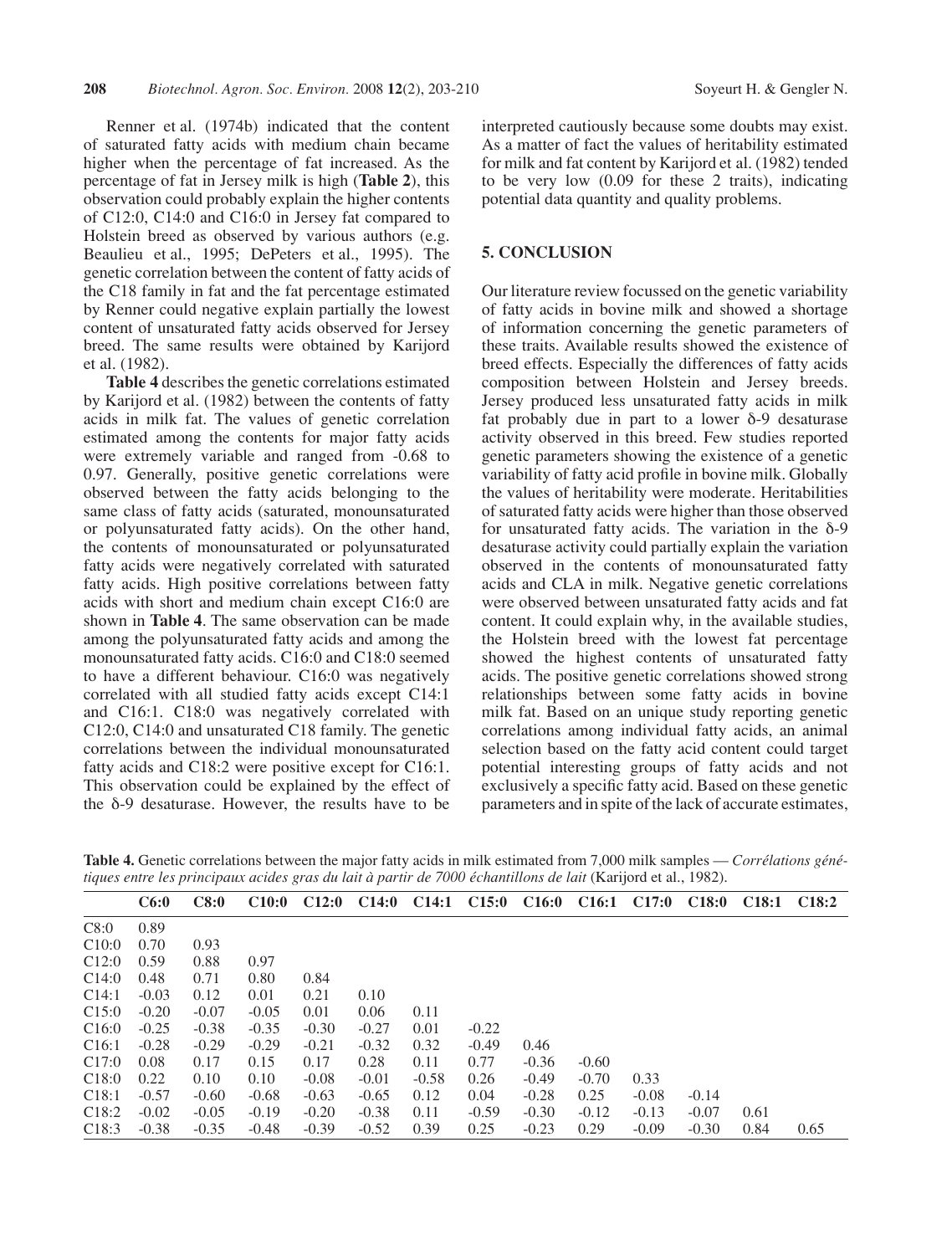Genetic variability of fatty acids **209**

the contents of monounsaturated fatty acids and CLA could increase simultaneously in bovine milk.

#### **Bibliography**

- Bauman D.E., Baumgard L.H., Corl B.A. & Griinari J.M., 1999. Biosynthesis of conjugated linoleic acid in ruminants. *Proc. Am. Soc. Anim. Sci.*, 1-12.
- Beaulieu A.D. & Palmquist D.L., 1995. Differential effects of high fat diets on fatty acid composition in milk of Jersey and Holstein cows. *J. Dairy Sci.,* **78**, 1336-1344.
- Belury M.A., 1995. Conjugated dienoic linoleate: a polyunsaturated fatty acid with unique chemoprotective properties. *Nutr. Rev.*, **53**, 83-89.
- Bonanome A. & Grundy S.M., 1988. Effect of dietary stearic acid on plasma cholesterol and lipoproteins. *New Engl. J. Med.*, **318**, 1244-1248.
- Chilliard Y., Ferlay A., Mansbridge R.M. & Doreau M., 2000. Ruminant milk fat plasticity: nutritional control of saturated, polyunsatured, trans and conjugated fatty acids. *INRA Ann. Zootech.*, **49**, 181-205.
- Chilliard Y., Ferlay A. & Doreau M., 2001. Contrôle de la qualité nutritionnelle des matières grasses du lait par l'alimentation des vaches laitières : acides gras trans, polyinsaturés, acide linoléique conjugué. *INRA Prod. Anim.,* **14**, 323-335.
- Chouinard P.Y. et al., 1999. Conjugated linoleic acids alter milk fatty acid composition and inhibit milk fat secretion in dairy cows. *J. Nutr.,* **129**, 1579-1584.
- Collomb M. & Bühler T., 2000. Analyse de la composition en acides gras de la graisse de lait. 1. Optimisation et validation d'une méthode générale à haute résolution. *Mitt. Lebensm. Hyg.,* **91**, 306-332.
- Cook M.E., Miller C.C., Park Y. & Pariza M., 1993. Immune modulation by altered nutrient metabolism: nutritional control of immune-induced growth depression. *Poult. Sci.*, **72**, 1301-1305.
- Coulter S.T. & Hill O.J., 1934. The relation between the hardness of butter and butterfat and the iodine number of the butterfat. *J. Dairy Sci.,* **17**, 543-550.
- Danthine S. et al., 2000. Évolution des connaissances sur la membrane du globule gras du lait : synthèse bibliographique. *Lait,* **80**, 209-222.
- Debry G., 2001. *Lait, nutrition et santé*. Cachan, France : Éditions Tec & Doc/Lavoisier.
- DePeters E.J., Medrano J.F. & Reed B.A., 1995. Fatty acid composition of milk fat from three breeds of dairy cattle. *Can. J. Anim. Sci.*, **75,** 267-269.
- Edwards R.A., King J.W.B. & Yousef I.M., 1973. A note on the genetic variation in the fatty acid composition of cow milk. *Anim. Prod.*, **16**, 307-310.
- Gaunt S.N., 1980. Genetic variation in the yields and contents of milk constituents. *Bull. Int. Dairy Fed.*, **125,** 73-82.
- Gibson J.P., 1995. The potential for genetic change in milk fat composition. *J. Dairy Sci.,* **74**, 3258-3266.
- Grummer R.R., 1991. Effect of feed on the composition of milk fat. *J. Dairy Sci.*, **74**, 3244-3257.
- Hayes K.C. & Khosla D.R., 1992. Dietary fatty acid thresholds and cholesterolemia. *FASEB J.,* **6**, 2600- 2607.
- Hermansen J.E. & Lund P., 1990. Fatty acid composition and milk quality related to feeding Ca-saponified palm acid oil to different breeds of dairy cows. *J. Dairy Sci.,* **57**, 23-31.
- Houseknecht K.L. et al., 1998. Dietary conjugated linoleic acid normalizes impaired glucose tolerance in the Zucker diabetic fatty fa/fa rat. *Biochem. Biophys. Res. Commun.,* **244**, 678-682.
- Hu F.B. et al., 1999. Dietary saturated fat and their food sources in relation to the risk of coronary heart disease in women. *Am. J. Clin. Nutr.*, **70**, 1001-1008.
- Ip C., Simeca J.A. & Thompson H.J., 1994. Conjugated linoleic acid: a powerful anticarcinogen from animal fat sources. *Cancer*, **74**, 1050-1054.
- Jenness R., 1988. Composition of milk. *In*: Wong N.P., Keeney M. & Marth E.H., eds. *Fundamentals of dairy chemistry*, 3rd ed. New York, USA: Van Nostrand Reinhold Company.
- Jensen R.G. & Clark R.W., 1988. Lipid composition and properties. *In*: Wong N.P., Keeney M. & Marth E.H., eds. *Fundamentals of dairy chemistry*, 3rd ed. New York, USA: Van Nostrand Reinhold Company.
- Jensen R.G., Ferris A.M., Lammi-Keefe C.J. & Henderson R.A., 1990. Lipids of bovine and human milks: a comparison. *J. Dairy Sci.*, **73**, 223-240.
- Karijord Ø., Standal N. & Syrstad O., 1982. Sources of variation in composition of milk fat. *Z. Tierzüchtg. Züchtgsbiol.*, **99**, 81-93.
- Kelly M.L. et al., 1998. Dietary fatty acid sources affect conjugated linoleic acid concentrations in milk from lactating dairy cows. *J. Nutr.,* **128,** 881-885.
- Kelsey J.A., Corl B.A., Collier R.J. & Bauman D.E., 2003. The effect of breed, parity, and stage of lactation on conjugated linoleic acid (CLA) in milk fat from dairy cows. *J. Dairy Sci.,* **86,** 2588-2597.
- Kinsella J.E., 1972. Stearoyl CoA as a precursor of oleic acid and glycerolipids in mammary microsomes from lactating bovine: possible regulatory step in milk triglyceride synthesis. *Lipids*, **7**, 349-355.
- Lawless F. et al., 1999. Influence of breed on bovine milk cis-9, trans-11-conjugated linoleic acid content. *Livest. Prod. Sci.,* **62**, 43-49.
- Lock A.L. & Garnsworthy P.C., 2003. Seasonal variation in milk conjugated linoleic acid and δ−9 desaturase activity in dairy cows. *Livest. Prod. Sci.*, **79**, 47-59.
- Nicolosi R.J. et al., 1997. Dietary conjugated linoleic acid reduces plasma lipoproteins and early aortic atherogenesis in hypercholesterolemic hamsters. *Artery,* **22,** 266-277.
- Noakes M., Nestel P.J. & Clifton P.M., 1996. Modifying the fatty acid profile of dairy product through feedlot